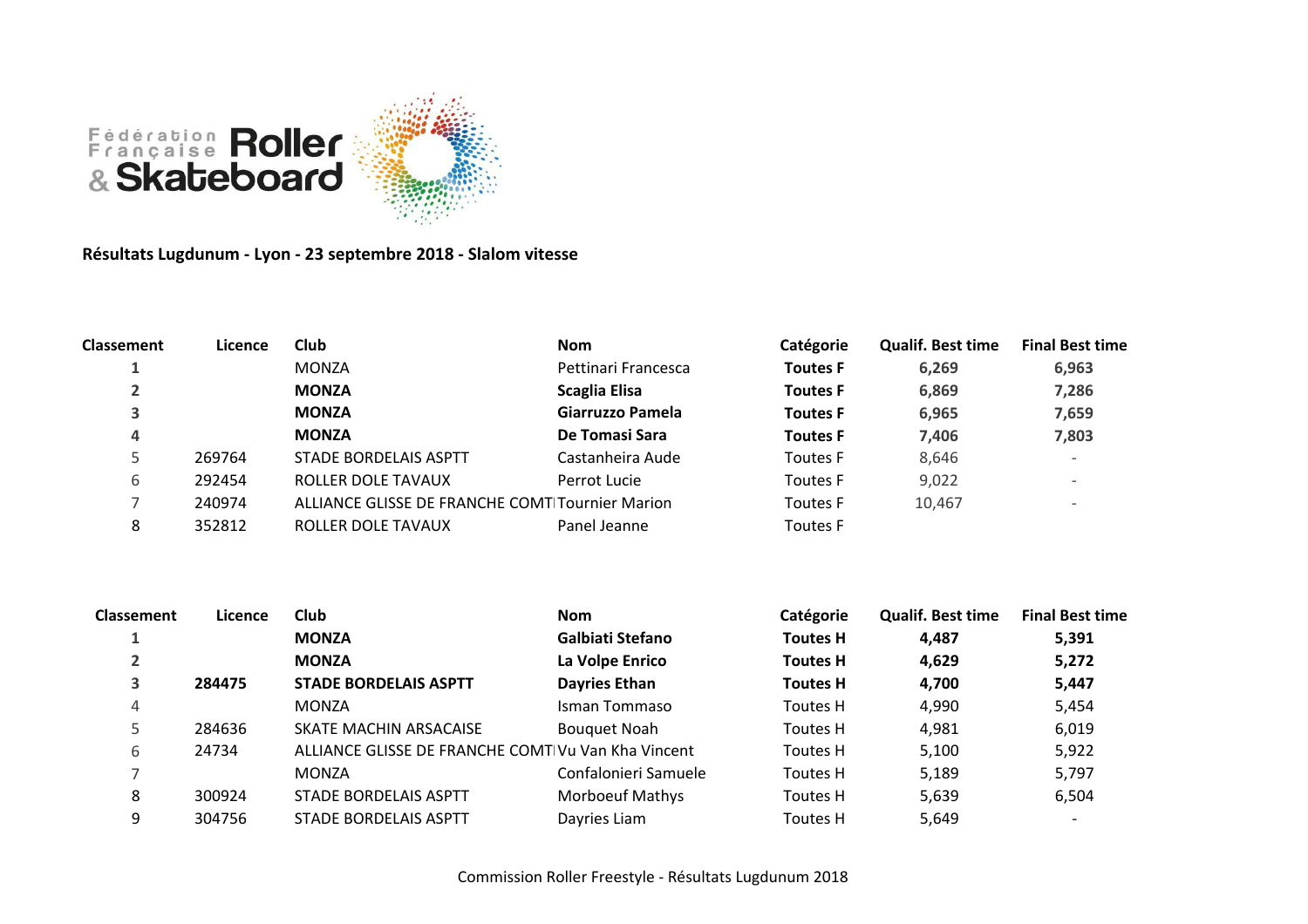| 10 | 268264 | <b>MAGLISS XS</b> | Emmanuel<br>Jankowski | Toutes H | フ つにつ<br>، پ_ے ، |
|----|--------|-------------------|-----------------------|----------|------------------|
|----|--------|-------------------|-----------------------|----------|------------------|

 $\mathcal{L}(\mathcal{L})$  and  $\mathcal{L}(\mathcal{L})$  .